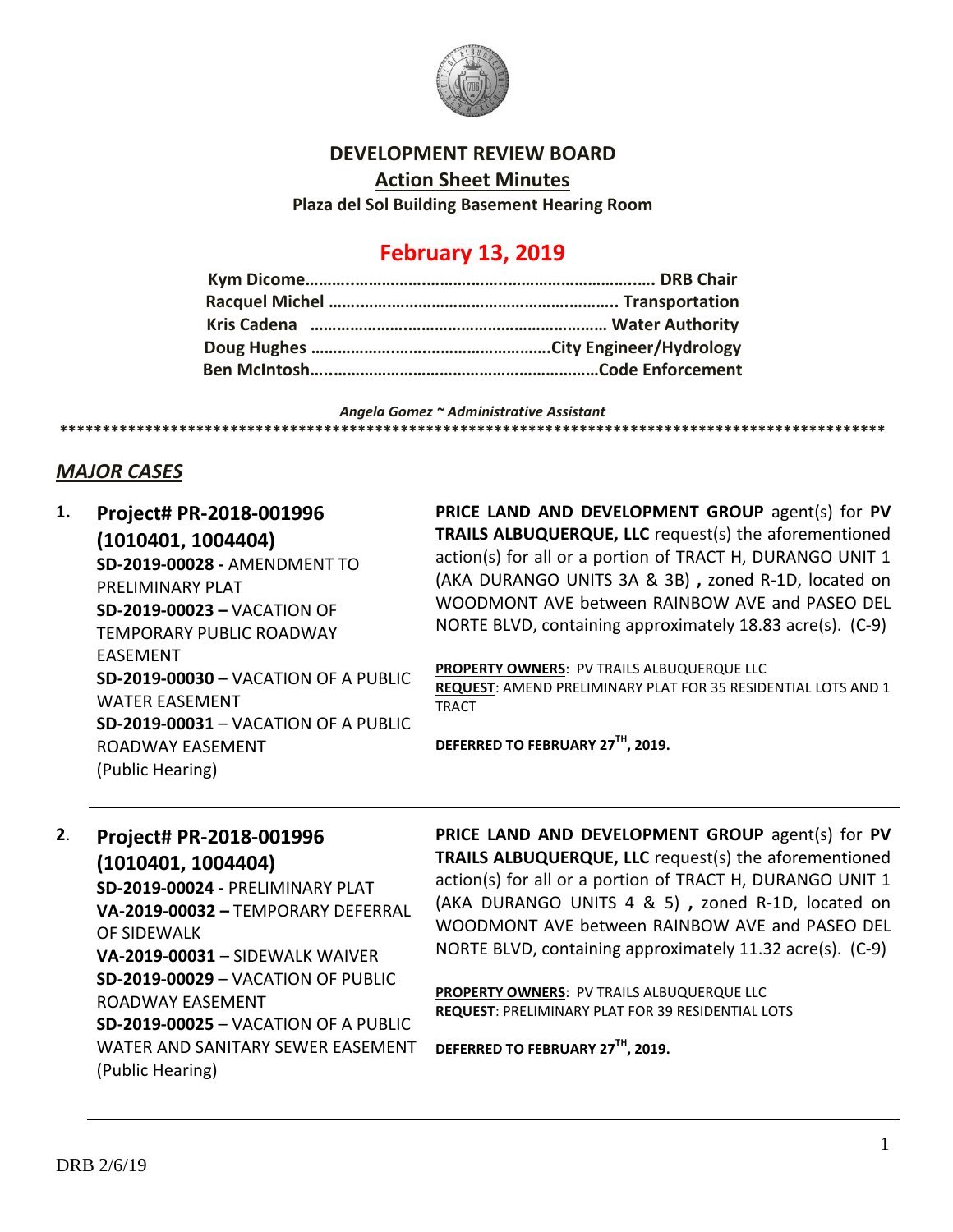**3. Project# PR-2018-001991 (1004404) SD-2019-00026** – PRELIMINARY PLAT **VA-2019-00033** – TEMPORARY DEFERRAL OF SIDEWALK **SD-2019-0027** – VACATION OF TEMPORARY PUBLIC DRAINAGE EASEMENT (Public Hearing)

**PRICE LAND AND DEVELOPMENT GROUP** agent(s) for **PV TRAILS ALBUQUERQUE, LLC** request(s) the aforementioned action(s) for all or a portion of TRACT 6 BULK LAND PLAT OF THE TRAILS UNIT 3A & TRACT C CORRECTION PLAT OF VALLE PRADO UNIT 3 (AKA VALLE PRADO UNITS 4 & 5) **,**  zoned R-1D, located on WOODMONT AVE between RAINBOW AVE and PASEO DEL NORTE BLVD, containing approximately 15.52 acre(s). (C-9)

**PROPERTY OWNERS**: PV TRAILS ALBUQUERQUE LLC **REQUEST**: PRELIMINARY PLAT FOR 93 RESIDENTIAL LOTS

**DEFERRED TO FEBRUARY 27TH, 2019.**

**4. Project# PR-2018-001980 (1010144) SD-2019-00014 –** FINAL PLAT (Public Meeting)  $\Box$ 

**ISAACSON & ARFMAN, PA** agent(s) for **SANTA MONICA PLACE DEVELOPMENT, LLC** request(s) the aforementioned action(s) for all or a portion of TRACT 4-A-1 PLAT OF TRACTS 3-A-1 AND 4-A-1**,** SANTA MONICA PLACE, zoned R-1A, located at SANTA MONICA AVE NE between SAN PEDRO DR NE and LOUISIANA BLVD NE, containing approximately 4.6301 acre(s). (D-18)

**PROPERTY OWNERS**: DEL REY INVESTMENTS LLC C/O ARGUS DEVELOPMENT COMPANY INC **REQUEST**: FINAL PLAT APPROVAL FOR 24 RESIDENTIAL LOTS AND 3 TRACTS

**IN THE MATTER OF THE AFOREMENTIONED APPLICATION, BEING IN COMPLIANCE WITH ALL APPLICABLE REQUIREMENTS OF THE DPM AND THE IDO,THE DRB HAS** *APPROVED* **THE FINAL PLAT. FINAL SIGN-OFF IS DELEGATED TO: PLANNING FOR AGIS DXF.**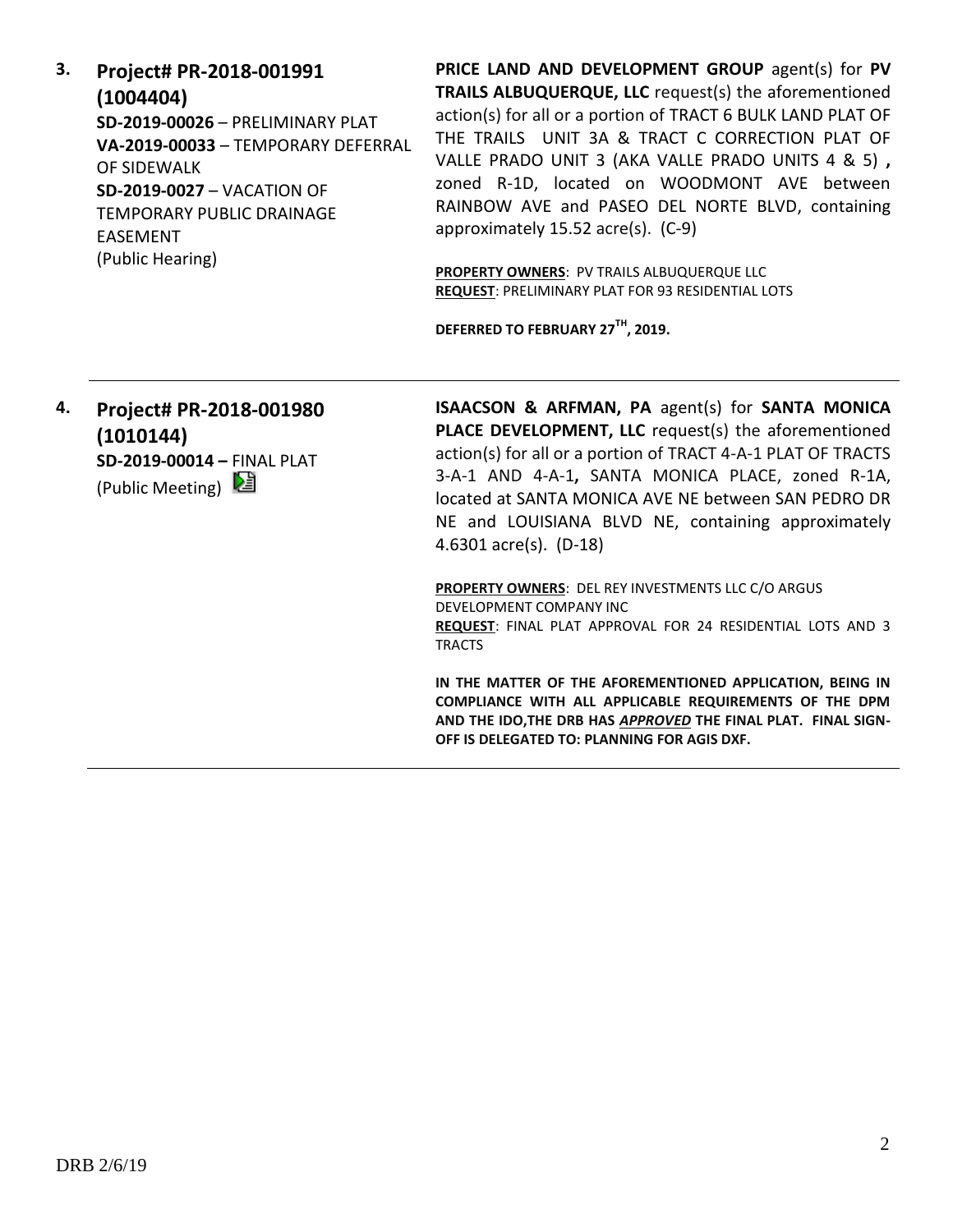| 5. | Project# PR-2018-001997<br>SI-2019-00020 - SITE PLAN<br>(Public Meeting) | TIERRA WEST, LLC agent(s) for MAVERIK INC. request(s)<br>the aforementioned action(s) for all or a portion of LOT 7,<br>CUTTER INDUSTRIAL PARK SUBDIVISION UNIT 6, zoned NR-<br>LM, located at 3737 PRINCETON DR NE, south of<br>COMANCHE RD NE and east of I-25, containing<br>approximately 1.625 acre(s). (G-16) |
|----|--------------------------------------------------------------------------|---------------------------------------------------------------------------------------------------------------------------------------------------------------------------------------------------------------------------------------------------------------------------------------------------------------------|
|    |                                                                          | <b>PROPERTY OWNERS: SHELTON J &amp; MARSHA J C/O EDWARDS</b><br><b>COMMERICAL REALTY LLC</b><br><b>REQUEST: SITE PLAN FOR A GAS STATION AND CONVENIENT STORE</b>                                                                                                                                                    |

**IN THE MATTER OF THE AFOREMENTIONED APPLICATION, BEING IN COMPLIANCE WITH ALL APPLICABLE REQUIREMENTS OF THE DPM AND THE IDO, WITH THE SIGNING OF THE INFRASTRUCTURE LIST DATED FEBRUARY 13TH, 2019 THE DRB HAS** *APPROVED* **THE SITE PLAN. FINAL SIGN-OFF IS DELEGATED TO: PLANNING FOR MINOR ITEM ISSUES.**

**6. Project# PR-2018-001759 SD-2018-00129 –**PRELIMINARY PLAT **VA-2018-00234 –** DESIGN VARIANCE **VA-2019-00025** - SIDEWALK WAIVER **VA-2019-00026** - SIDEWALK DEFERRAL **VA-2019-00027** - DESIGN VARIANCE (Public Hearing) J-07) *[Deferred from 1/23/19]*

**BOHANNAN HUSTON INC.** agent(s) for **WESTERN ALBUQUERQUE LAND HOLDINGS C/O GARRETT REAL ESTATE DEV.** request(s) the aforementioned action(s) for all or a portion of TRACT P WATERSHED SUBDIVISION, zoned PC, located on ARROYO VISTA BLVD NW near 118<sup>th</sup>/HIGH MESA, containing approximately 88.68 acre(s). (H-07, J-08,

**PROPERTY OWNERS**:WESTERN ALBQ LAND HOLDINGS c/o GARRETT DEV CORP **REQUEST**: PRELIMINARY PLAT TO SUBDIVIDE INTO 327 LOTS + 46 TRACTS AND DESIGN VARIANCES TO DPM AND WAIVER/ DEFERRAL OF S/WS

**DEFERRED TO MARCH 6TH, 2019.**

**7. Project# 1011598**

**18DRB-70137** - VACATION OF PUBLIC RIGHT-OF-WAY **18DRB-70138** - SIDEWALK VARIANCE **18DRB-70139** - SUBDIVISION DESIGN VARIANCE FROM MINIMUM DPM STANDARDS **18DRB-70140** - MINOR - PRELIMINARY/ FINAL PLAT (Public Hearing)

**BOB KEERAN** request(s) the above action(s) for all or a portion of Lot(s) 17 & 18, Block(s) 4, Tract(s) 3, NORTH ALBQ ACRES Unit 3**,** zoned PD (RD/5DUA), located on VENTURA ST NE between SIGNAL AVE NE and ALAMEDA BLVD NE, containing approximately 2 acre(s). (C-20) *[Deferred from 5/16/18, 6/13/18, 7/18/18 8/8/18, 9/12/18, 10/24/18. 12/5/18, 12/19/18, 1/9/19, 1/23/19]*

**DEFERRED TO FEBRUARY 27TH, 2019.**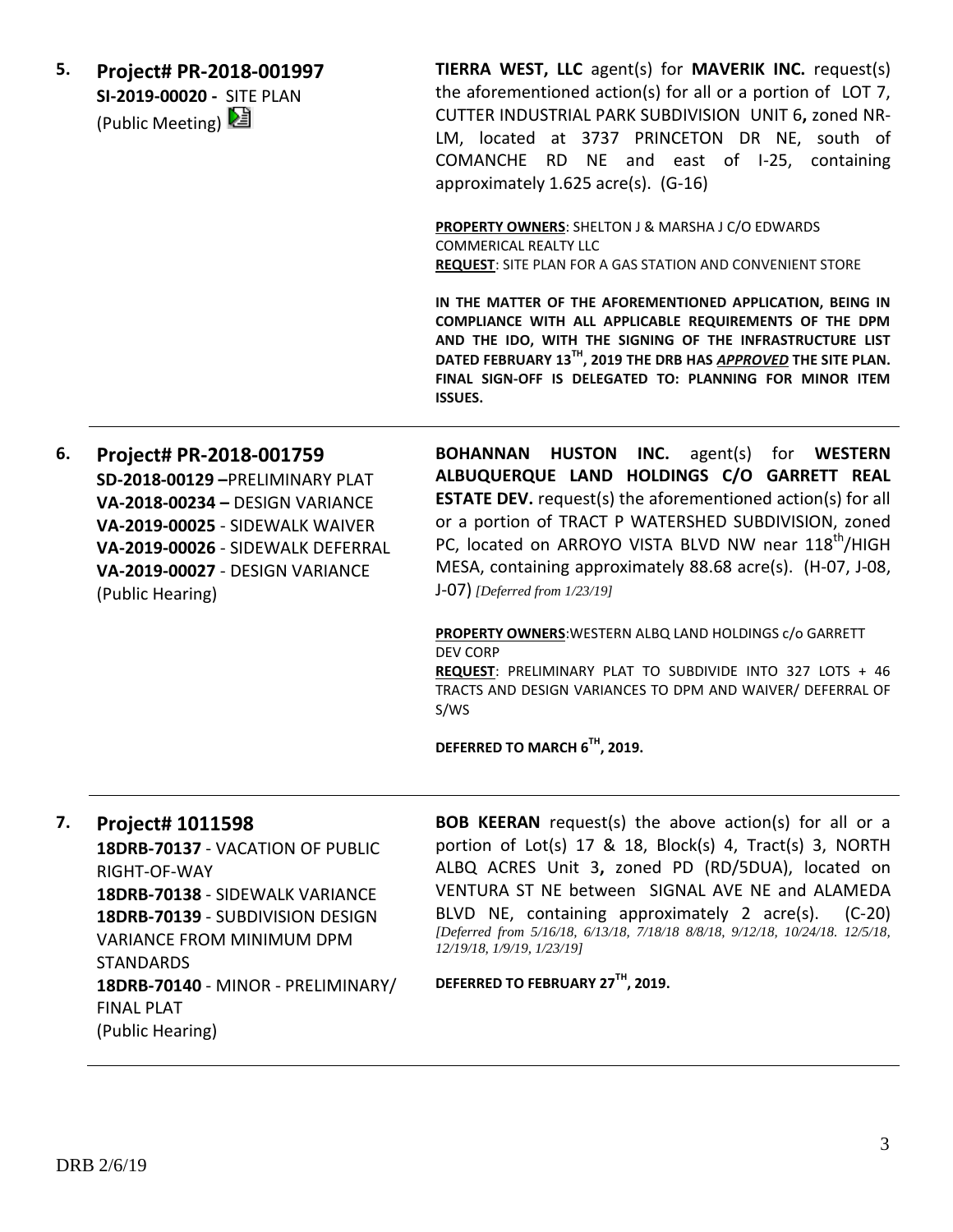**8. Project# PR-2018-001903 (1010693) VA-2018-00223** – TEMP DEFERRAL OF SIDEWALKS **VA-2018-00227** – SIDEWALK WAIVER **SD-2018-00123** – PRELIMINARY PLAT **SD-2018-00124** – VACATION OF PRIVATE EASEMENT **SD-2018-00125** – VACATION OF PUBLIC EASEMENT (Public Hearing)

**BOHANNAN HUSTON INC.** agent(s) for **GAMMA DEVELOPMENT, LLC** request(s) the aforementioned action(s) for all or a portion of TRACT 3B-3 PLAT OF TRS 3B-1, 3B-2 & 3B-3 A SUBD OF TR 3B LAND OF IHS ACQUISTION NO. 120 INC, zoned R-T, located on HORIZON BLVD. NE between BALLOON MUSEUM DR. NE and ALAMEDA BLVD NE, containing approximately 7.76 acre(s). (B-17) *[Deferred from 1/9/19, 1/30/19]*

#### **PROPERTY OWNERS**: C & S EQUITIES LLC

**REQUEST**: SUBDIVIDE TRACT INTO 34 RESIDENTIAL LOTS, VACATIONS, DEFERRAL AND WAIVER OF SIDEWALKS

**DEFERRED TO FEBRUARY 27TH, 2019.**

**9. Project# PR-2019-001971 (1006201, 1006539) SD-2019-00012 –** EXTENSION OF INFRASTRUCTURE LIST **SD-2019-00019** – AMENDED INFRASTRUCTURE LIST (Public Meeting)

**BOHANNAN HUSTON INC.** agent(s) for **GOLD MESA INVESTMENT, LLC** request(s) the aforementioned action(s) for all or a portion of TRACT D-1 THRU D-7, MESA DEL SOL INNOVATION PARK II**,** zoned PC, located at the northwest corner of HAWKING DRIVE SE and CRICK CROSSING AVENUE SE, containing approximately 80.0 acre(s). (Q-16) *[Deferred from 2/6/19]*

**PROPERTY OWNERS**: GOLD MESA INVESTMENT LLC + MB INVESTMENT **GROUP** 

**REQUEST**: EXTENSION OF IL AND AMENDED IL TO ADD WATERLINE

**IN THE MATTER OF THE AFOREMENTIONED APPLICATION, BEING IN COMPLIANCE WITH ALL APPLICABLE REQUIREMENTS OF THE DPM AND THE IDO,THE DRB HAS** *APPROVED* **THE EXTENSION TO THE EXTENSION OF INFRASTRUCTURE LIST.**

**IN THE MATTER OF THE AFOREMENTIONED APPLICATION, BEING IN COMPLIANCE WITH ALL APPLICABLE REQUIREMENTS OF THE DPM AND THE IDO,THE DRB HAS** *APPROVED* **THE AMENDED INFRASTRUCTURE LIST.**

### *MINOR CASES*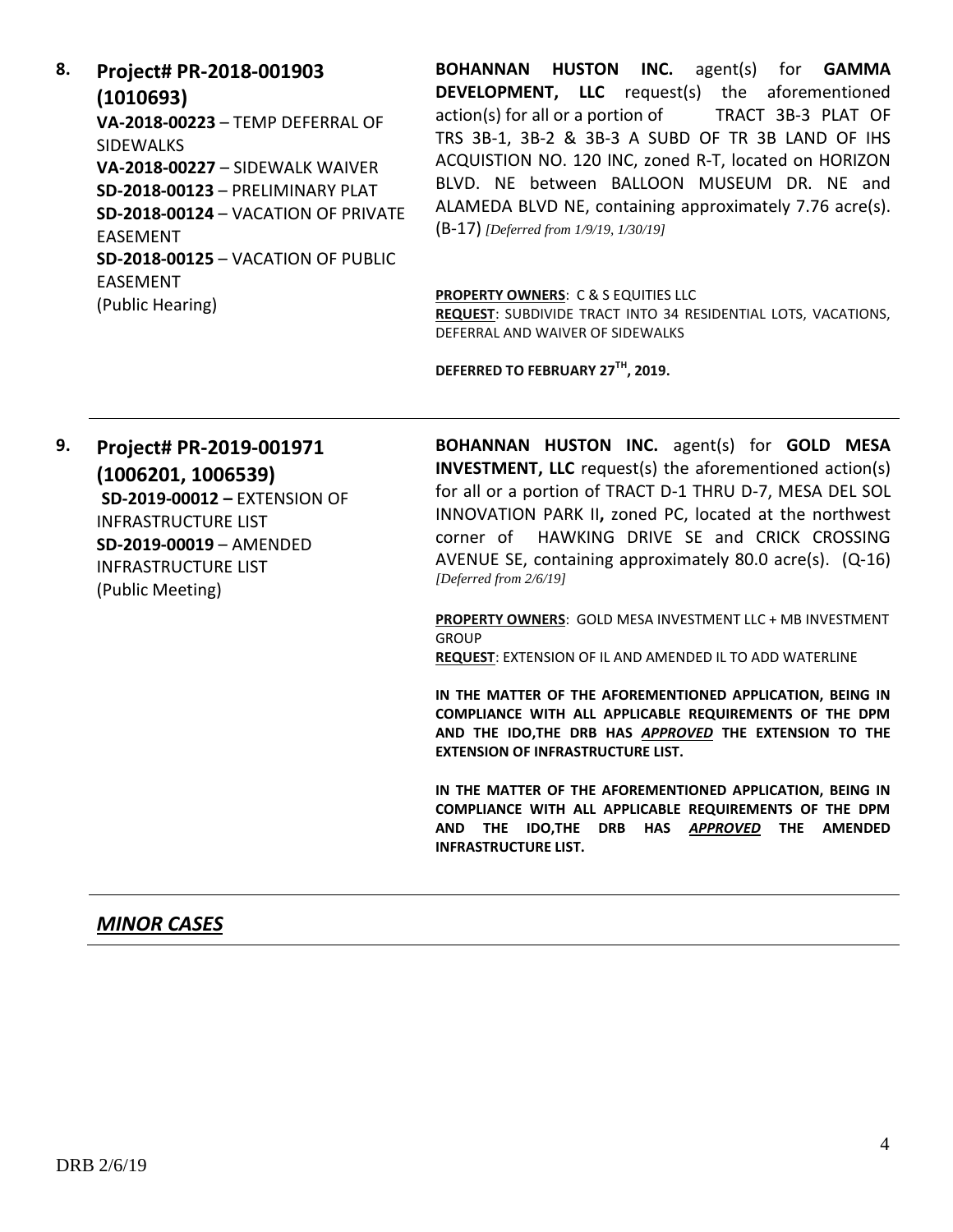**10. Project# PR-2018-001405 (1007489, 1007720) SD-2019-00020** – VACATION OF AN EASEMENT (Public Hearing)

**ISAACSON & ARFMAN, PA** agent(s) for **YES HOUSING, INC.** request(s) the aforementioned action(s) for all or a portion of TRACT A PLAT & VACATION REQUEST FOR TRACTS A & B WEST ROUTE 66 ADDN, zoned MX-M, located west of UNSER BLVD NW and north of CENTRAL AVENUE NW, containing approximately 6.2218 acre(s). (K-10)

**PROPERTY OWNERS**: CITY OF ALBUQUERQUE **REQUEST**:VACATION OF PARKING EASEMENT

**DEFERRED TO FEBRUARY 27TH, 2019.**

| 11. | Project# PR-2018-001786<br>SD-2019-00035 - PRELIMINARY/FINAL<br><b>PLAT</b><br>(Public Meeting) 2                                                       | CSI - CARTESIAN SURVEYS INC. agent(s) for KKMM LLC<br>request(s) the aforementioned action(s) for all or a portion<br>of LOTS 1 THRU 5 + 16' STRIP, BLOCK B, DURAN &<br>ALEXANDER ADDN, zoned MX-L, located at the SWC of 4 <sup>TH</sup><br>STREET and MOUNTAIN RD NW, containing approximately<br>$0.7816$ acre(s). $(J-14)$                                      |
|-----|---------------------------------------------------------------------------------------------------------------------------------------------------------|---------------------------------------------------------------------------------------------------------------------------------------------------------------------------------------------------------------------------------------------------------------------------------------------------------------------------------------------------------------------|
|     |                                                                                                                                                         | <b>PROPERTY OWNERS: WU CHUAN-TA &amp; SUE JEAN TR WU LVT &amp; LIUDER</b><br>S & CAFEN C TR LIU FAMILY LVT & ETAL<br><b>REQUEST: CONSOLIDATION OF 5 LOTS INTO 1 LOT</b>                                                                                                                                                                                             |
|     |                                                                                                                                                         | IN THE MATTER OF THE AFOREMENTIONED APPLICATION, BEING IN<br>COMPLIANCE WITH ALL APPLICABLE REQUIREMENTS OF THE DPM<br>AND THE IDO, THE DRB HAS APPROVED THE PRELIMINARY/FINAL<br>PLAT. FINAL SIGN-OFF IS DELEGATED TO: WATER AUTHORITY FOR<br>UTILITIES SIGNATURES.                                                                                                |
| 12. | Project# PR-2018-001883<br>(1011556)<br>SI-2018-00275 - FINAL SIGN OFF OF EPC<br>SITE PLAN FOR BUILDING PERMIT<br>$(18EPC-40013)$<br>(Public Meeting) 2 | TIERRA WEST, LLC agent(s) for MONTGOMERY BLV<br><b>CHURCH OF CHRIST</b> request(s) the aforementioned<br>action(s) for all or a portion of TRACT A-1 PLAT OF TRACT A-<br>1 KNAPP HEIGHTS ADDN, zoned R-MH, located at 7201<br>MONTGOMERY BLVD NE east of LOUISIANA BLVD NE,<br>containing approximately 10.2836 acre(s). (F-19) [Deferred]<br>from 1/9/19, 1/23/19] |
|     |                                                                                                                                                         | <b>PROPERTY OWNERS: MONTGOMERY BLV CH OF CHRIST</b><br>REQUEST: SITE PLAN FOR A 23,580 SF CHURCH BUILDING                                                                                                                                                                                                                                                           |
|     |                                                                                                                                                         | IN THE MATTER OF THE AFOREMENTIONED APPLICATION, BEING IN<br>COMPLIANCE WITH ALL APPLICABLE REQUIREMENTS OF THE DPM<br>AND THE IDO, THE DRB HAS APPROVED THE SITE PLAN.                                                                                                                                                                                             |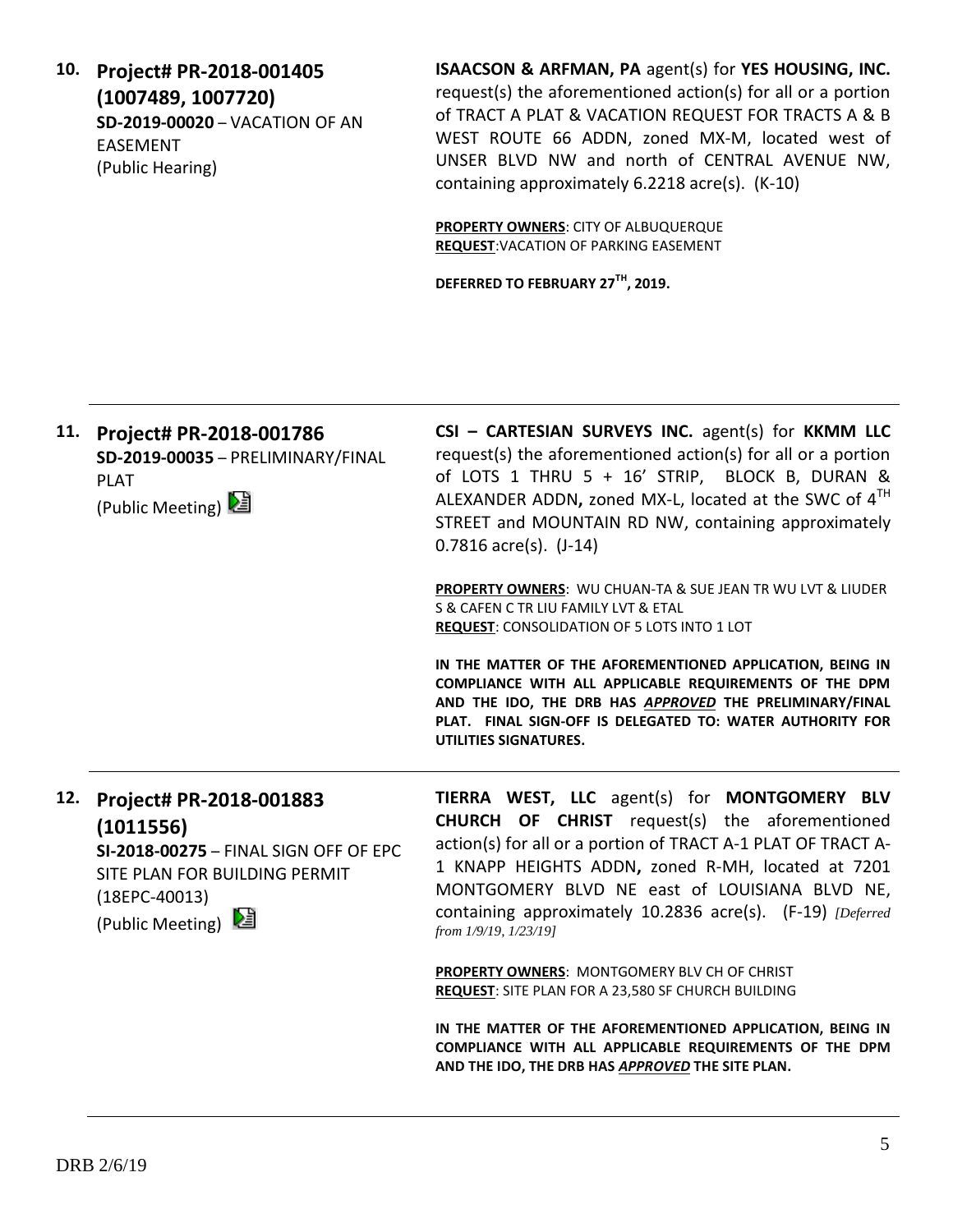**13. Project# PR-2018-001403 SD-2018-00120**- PRELIMINARY/FINAL PLAT (Public Meeting)

**ARCH + PLAN LAND USE CONSULTANTS** agent(s) for **A.J. and MARY ELLEN RICH** request(s) the aforementioned action(s) for all or a portion of LOTS D & E BLK 44 PEREA ADD & VAC POR OF MOUNTAIN RD**,** zoned R-T, located at 1406 MOUNTAIN RD NW, containing approximately .34 acre(s). (J-13) ) *[Deferred from 12/19/18, 1/30/19]*

**PROPERTY OWNERS**: PLL ENTERPRISES LCC **REQUEST**: REALIGNMENT OF EXISTING LOTS & VACATED RIGHT OF WAY

**DEFERRED TO FEBRUARY 27TH, 2019.**

## *SKETCH PLAT*

**14. Project# PR-2019-002050 PS-2019-00013** – SKETCH PLAT **THOMAS D. JOHNSTON** agent(s) for **SUSAN FISHER** request(s) the aforementioned action(s) for all or a portion of LOTS 9 10 & 11, BLOCK 22, TERRACE ADDN**,** zoned MX-M, located at the NWC of CEDAR ST SE and HAZELDINE AVE SE, containing approximately 0.4553 acre(s). (K-15) **PROPERTY OWNERS**: BITZER J BARRY & FISHER SUSAN **REQUEST**: LOT CONSOLIDATION FROM 3 LOTS TO 1 LOT **THE SKETCH PLAT WAS REVIEWED AND COMMENTS WERE PROVIDED 15. Project# PR-2018-001431 PS-2019-00014 – SKETCH PLAT CARTESIAN SURVEYS** agent(s) for **CITY OF ALBUQUERQUE** request(s) the aforementioned action(s) for all or a portion of PORTION OF LOT 23, BLOCK 31, SNOW HEIGHTS ADDN AND PORTIONS OF VACATED MENAUL BLVD AND SNOW HEIGHTS CIRCLE R/W**,** zoned MX-M, located at 9400 MENAUL BLVD NE, containing approximately 1.6226 acre(s). (H-20)

> **PROPERTY OWNERS**: CITY OF ALBUQUERQUE **REQUEST**: REPLAT VACATED R/W INTO SUBJECT SITE

**THE SKETCH PLAT WAS REVIEWED AND COMMENTS WERE PROVIDED**